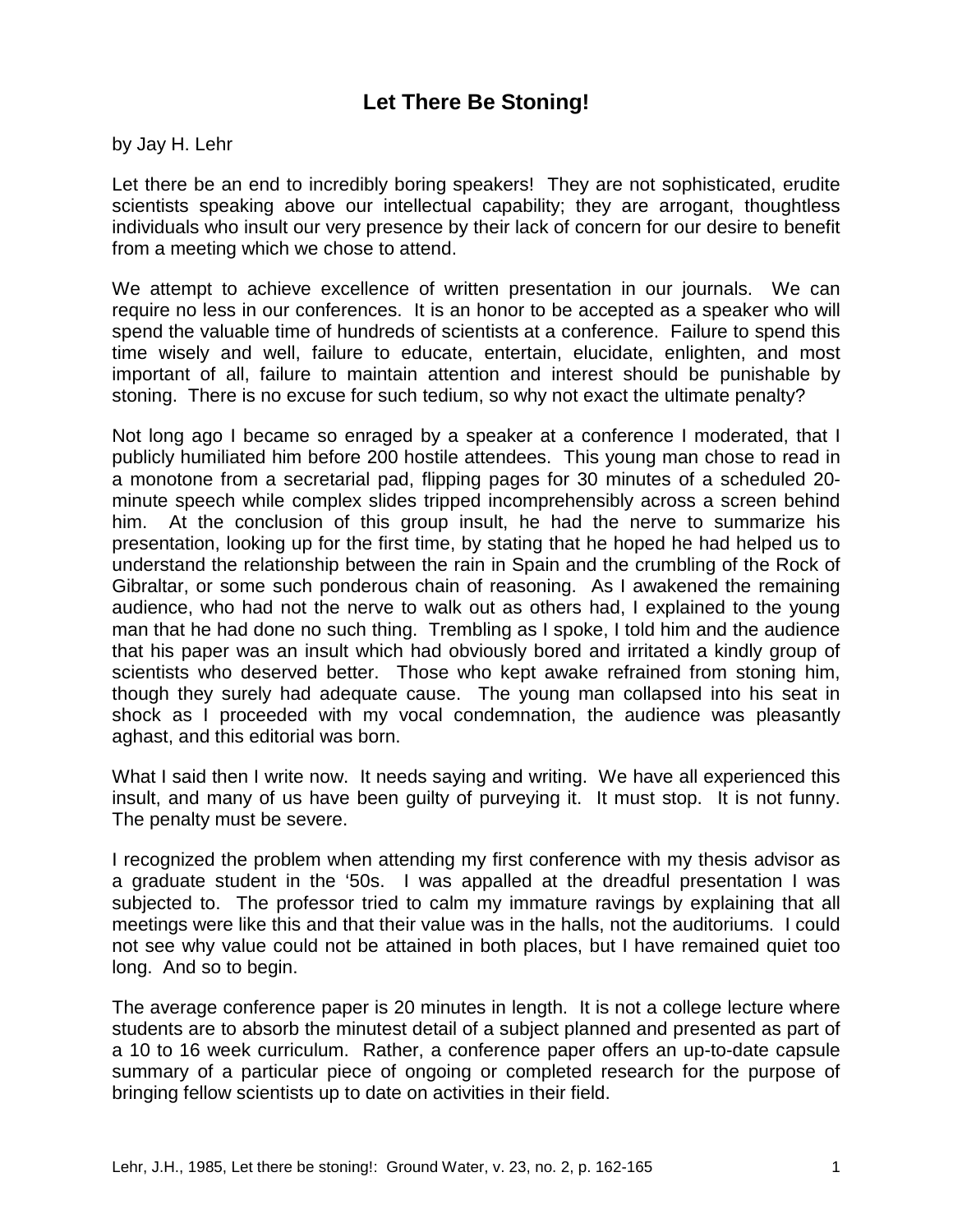A speaker cannot hope to teach the audience the specifics of his work, but he can elicit a valuable appreciation of the research effort and imply the value of the contribution to the growing body of knowledge on the subject. To achieve this he must convey enlightened enthusiasm for his subject and the advances he has attained.

Without exception a presentation with the aforementioned goals can and should be made extemporaneously. A scientist who cannot retain in his head the essence of his latest work can hardly be said to be enraptured by his subject. If a speaker is not excited enough by his area of expertise to weave it comfortably into the fabric of his cognitive thought processes, then how can he hope to excite an audience to an acceptable level of appreciation?

There is never an excuse to read a paper. True, it is the rare speaker who can articulate verbally the same elegant phraseology he commits to paper with the benefit of editing, but fewer still are the preachers of science who can bring the **written word** to life and the audience to the edge of their seats. Better to lower the level of verbal excellence and raise the level of extemporaneous energy. The audience will never know what perfect phraseology they are missing, and the speaker must not allow himself to be frustrated by the inability to turn a perfect phrase in the air. In any case, a paper written for publication never reads well out loud. It's really a different medium. If the speaker excites the audience with his energy, they will want to read the paper later, and then they can rapture in the precision of the written word.

A few notes or an outline are all that are required to maintain order and organization. Slides, of course, can serve the same purpose, but never subject your audience to poor slides just because they serve as an outline for your talk. Poor slides are just a distraction from your hopefully vivid words. They must be brightly lit and convey a simple thought. If you need a pointer to indicate an important concept or location on a slide, it is probably too crowded or difficult to comprehend. If you can't read the print on a slide clearly with the naked eye (reading glasses are permitted) when holding it in your hand, it is inadequate for viewing with a slide projector in any size room with an adequately sized screen.

Never, but never (remember stoning) show a slide and then apologize for it. Don't show it. What did you think of the last speaker you heard say "I apologize for the poor quality of this slide," or "I realize no one past the front row can read this slide," or "I'm sorry you can't read the columns of numbers on this slide but I just wanted to point out . . . "? Point out what, fella—we can't read it, remember? Well, what did you think of these speakers? Dumb at best; \*&!\*&!\*@\*, at worst! Resist! Resist! Don't show bad slides! They never help; they always hurt. Don't be afraid to use no slides. Word pictures can be great if you practice painting them with a bit of rehearsal. Many of the best college professors you've heard do just fine in their lectures without slides. You can too--kick the crutch! But if you want to use slides, make them good ones. Good ones are not cheap. You can easily spend a few hundred dollars on a good set of slides for a talk, but look at the dividends:

- Your audience will sit up, take notice, and think you're great, someone special!
- You will invariably find many opportunities to use good slides over and over.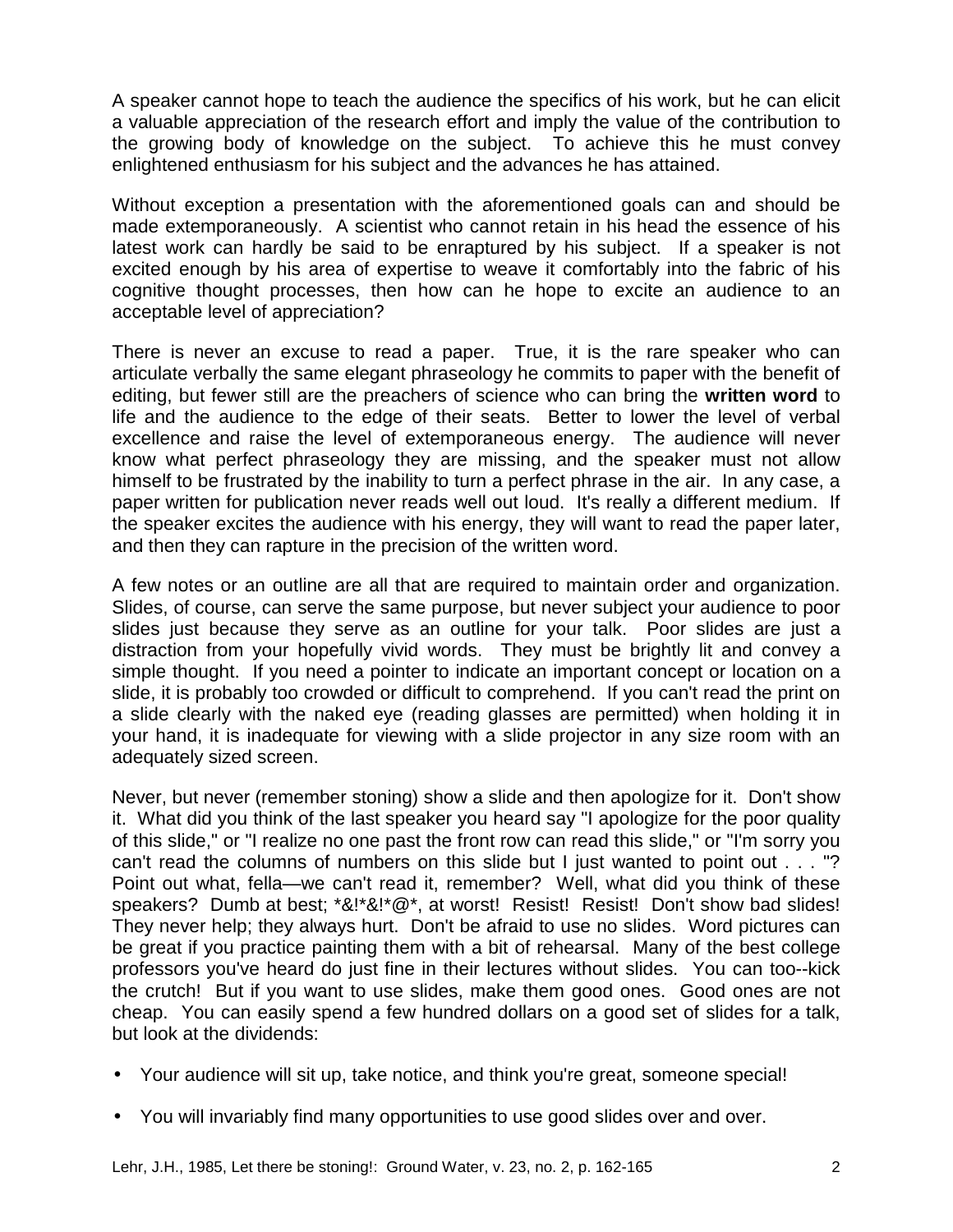• Your audience paid good money to come and hear you. You probably got in free or at a reduced rate. Reinvest the savings in good slides and give your audience a dividend on their investment.

Don't stay on one slide too long; put blanks between slides if you have a lot to say before the next slide. The old slide is distracting. Don't let the slide lull you into a monotone; keep a high energy level with lots of enthusiasm. When you are giving a paper, you are an actor on a stage. You may be an incredible dullard in real life, putting people to sleep right and left, but at that podium, you're a star. You're an entertainer, an educator; put on a happy face and kick ass . . . or get off that stage. Science is sensational; working in a factory is boring; seeking scientific truth is a turn on, so turn on or you'll turn your audience off. You ought to know, your colleagues have been doing it to you for years. Dare to be different. Use your hands, move around, not to the point of distraction, but look alive! Unless you're a pro and I'm boring you with the obvious, rehearse. Rehearse before a friend or relative and to yourself in the quiet of your mind, on a drive, a run, a swim, a cycle, a daydream, anywhere! Listen to yourself. Your wife, kids, and friends won't want to listen to you; bribe them, they will. If you tell them to be tough on you and let you know what's really bad, they'll love it. Think of the time the audience is collectively giving you. One hundred people times 20 minutes is 33 hours. Don't you owe them a few hours of effort in return?

Get your timing down. No one minds your going a minute or two overtime, but five or eight is inexcusable. Face it, there is extraneous material in your talk. You may love it, but the audience can do without it. Get to the point earlier, and spend more time on the meat and less on the soup and nuts. In the beginning, tell the audience what you're going to tell them. Then tell them, and be sure to leave time at the end to tell them what you told them. It sounds simple, but it works and they will appreciate it.

Make sure you talk into the microphone; tell the audience to let you know if you're too loud or not loud enough. You will lose 20 seconds regaining your composure and properly modulating your voice, but that beats 20 minutes of deafening silence or a rumbling sound system.

Avoid jokes unless you're a stand-up comic. Nothing is colder than a failed attempt at humor. If there is anything humorous in your subject, milk it. That's real and will be well received.

When all is said and done, more is said than done. Don't waste words, but if you must, remember that attitude is 75 percent of nearly everything in life; enthusiasm is at least that in public speaking. Brim with enthusiasm; if you don't have it for your work, how can an audience have it for you? Come alive!

A few words for moderators—you're the master of ceremonies, and you can set the tone for all of the speakers. Show an interest in the session. Open with 30 seconds of wellplanned comments. Introduce each speaker with five pertinent points of information which you committed to memory in the past ten minutes, i.e. college degrees and colleges attended, two significant past work affiliations (if pertinent), current work affiliation and activity focus. Do it like you know the speaker well, even if you never laid eyes on him before. You can do it. It takes just three minutes to learn five facts for a